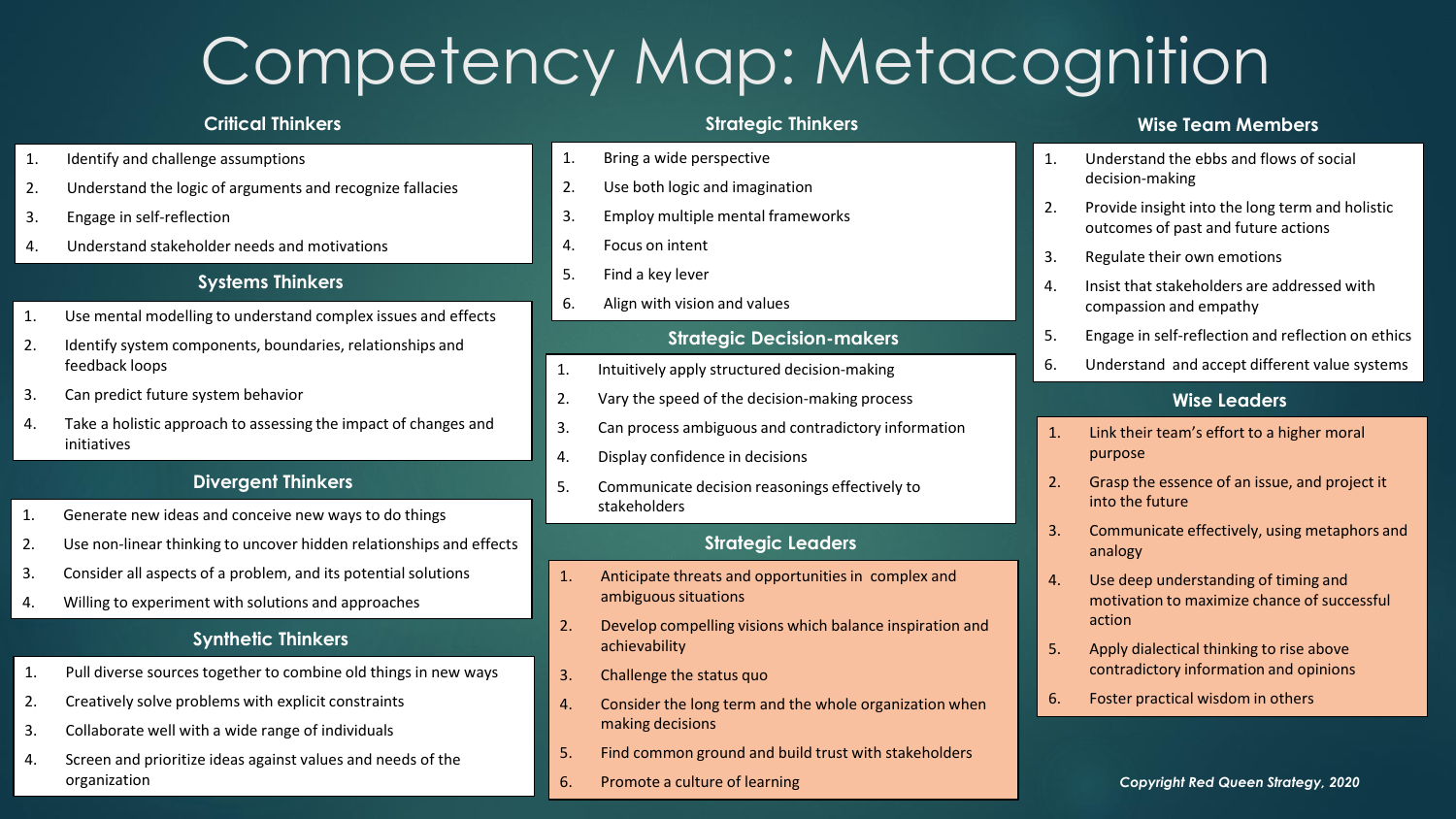# Components of Strategic Thinking





"Strategic Thinking" is made up of the styles of thinking described above, plus:

- Multiple mental frameworks for assessing situations and analyzing decisions
- Tools that bring focus on intent, and alignment with a preferred end-state
- Practice that makes the use of these styles and tools intuitive